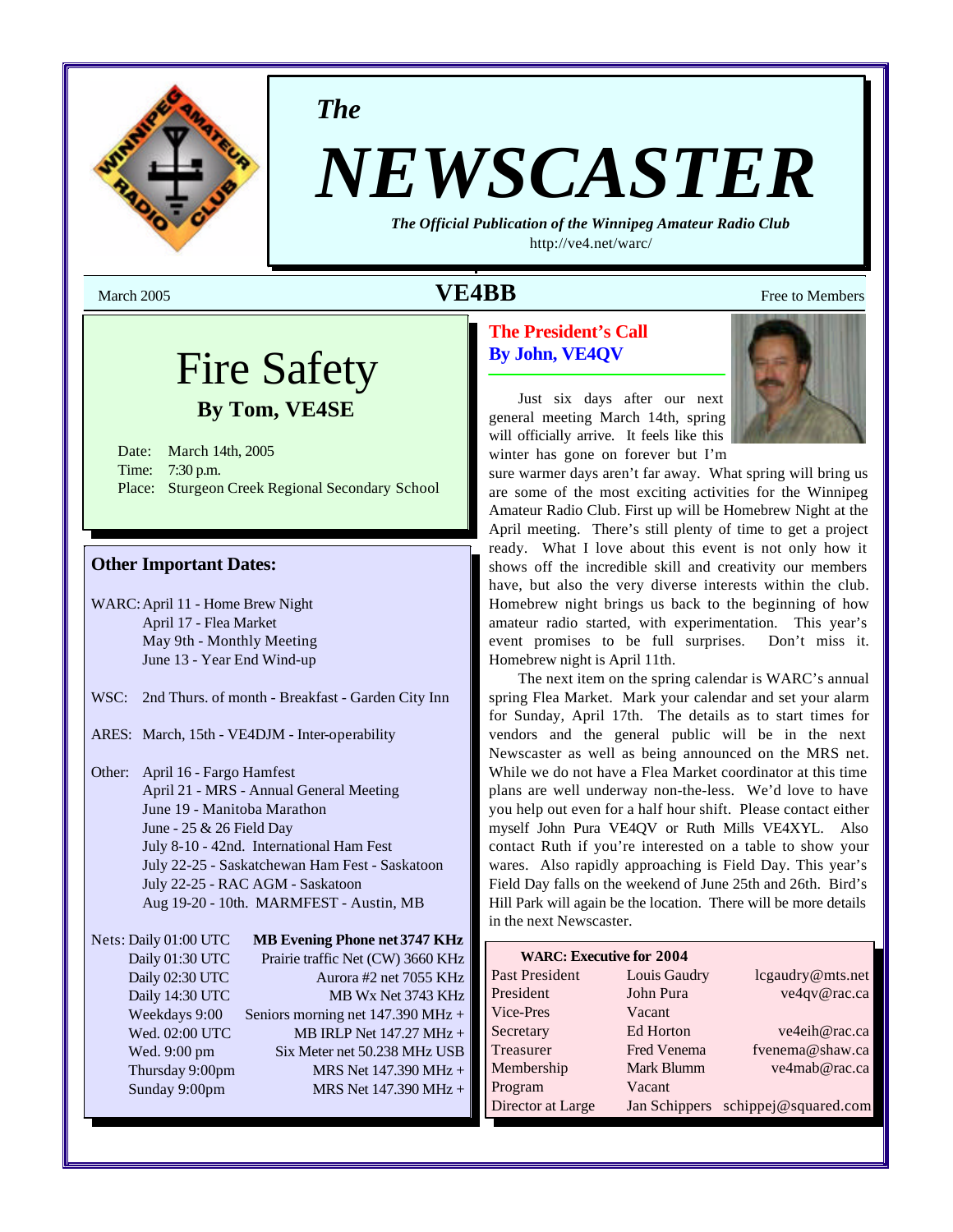The topic for our March meeting is Fire Safety presented by the City of Winnipeg Fire/Paramedic team. To accommodate our presenter we will be having the presentation at 7:30 PM, and then the business meeting immediately afterward. I look forward to seeing you all at the meeting.

## **Minutes for W.A.R.C. February 14th, 2005 Submitted by Ed, VE4EIH**

The meeting started at 1936 hours. There were 39 people in attendance. All were welcomed. John asked if there any problems with the previous minutes. John VE4JNF motioned to approve, VE4HAY 2nd. Previous minutes were accepted.

## *IRLP project*

John informed those in attendance of the IRLP. Les VA4LES is configuring the computer. There were a couple of snags, but they have been worked trough. The Dimensions were passed on to Gord of MRS. The set up is soon.

#### *Treasures report.*

Fred reported that there were 4 new members at \$60.00, 50/50 was \$83.00, Insurance was \$550.00 Red Cross was \$500.00, and postage and stamps was \$47.00. The balance for previous month was \$1058.00.

#### *Standing committee*

Programming John reported that he has a few things lined up. Tonight is IRLP. March Tom VE4SE will be talking about fire safety. April is home Brew night. (Time to finish those projects.) May will have VE4GTB talking about Amateur Satellite. June is Elections once again.

#### *RAC*

VE4SN, Adam announced that Derek, VE4HAY agreed to come on board as assistant director. As well as Dick, VE4QK. Paul VE4AEY was unable to continue with the



duties. On the matter of CW, nothing has yet come through. The gazettes had 60 day comment period. Only 150 submissions. Adam then showed a graph, of the break downs. 123, wanted relaxed cw, while 19 wanted it kept as is.. The department will now formulate a plan. Adam also reported that RAC has instituted a Liability Insurance. Yearly dues for RAC is to go up to \$49.95 per year. The liability insurance deals with damage done, not theft or fire. All those who are life or annual members of RAC are covered. A question was asked about clubs. Adam explained that clubs are now included.. The club has to be registered. Cost for coverage would depend on numbers of RAC members in the club. For club liability, this would cover club events ie Field Day., if a club member is not part of RAC. .More information is on the RAC home page. VE4HAY was sent a E-Mail from VE5FX, to find the curiosity level about a foundation license. This issued was raised previously, but never taken up. This may get a more interest in to amateur radio.

#### *DX Sleuths*

Adam told that the 20, 10, and 15 meter bands are opening. Edamin Islands expedition was close to Isuami area. Operators from India were used to help with Tsunami communications. Did a excellent and credible job. Adam then told how he worked Gemsi and Ed VE4YU has made various contacts while contesting.

#### *ARES*

Jeff reported in News Caster that Tedd VE4VID is giving a talk about geo cashing, Marathon meetings are starting. The marathon will be on fathers' day.

#### *Flea Market*

The spring Flea market is fast approaching. Currently there is no coordinator. The Flea Market is to be on the 17 of April, at the Victoria Heritage community center. Field day is also coming on as well. Looking for a coordinator. Space is to be booked.

#### *Field Day*

David asked about booking for Field Day. He was told that, bookings are down in April.

#### *Good and Welfare*

Sadly VE4KR Ron has passed away, this was passed on from Glen VE4GWN to John.

## *Parkside Appliance & Electronics*



**Sales & Service of Computers & Software Home repairs offered**

**John, VE4JNF 386 Belvidere Street 885-9278 <http://www.escape.ca/~ve4jnf> ve4jnf@escape.ca**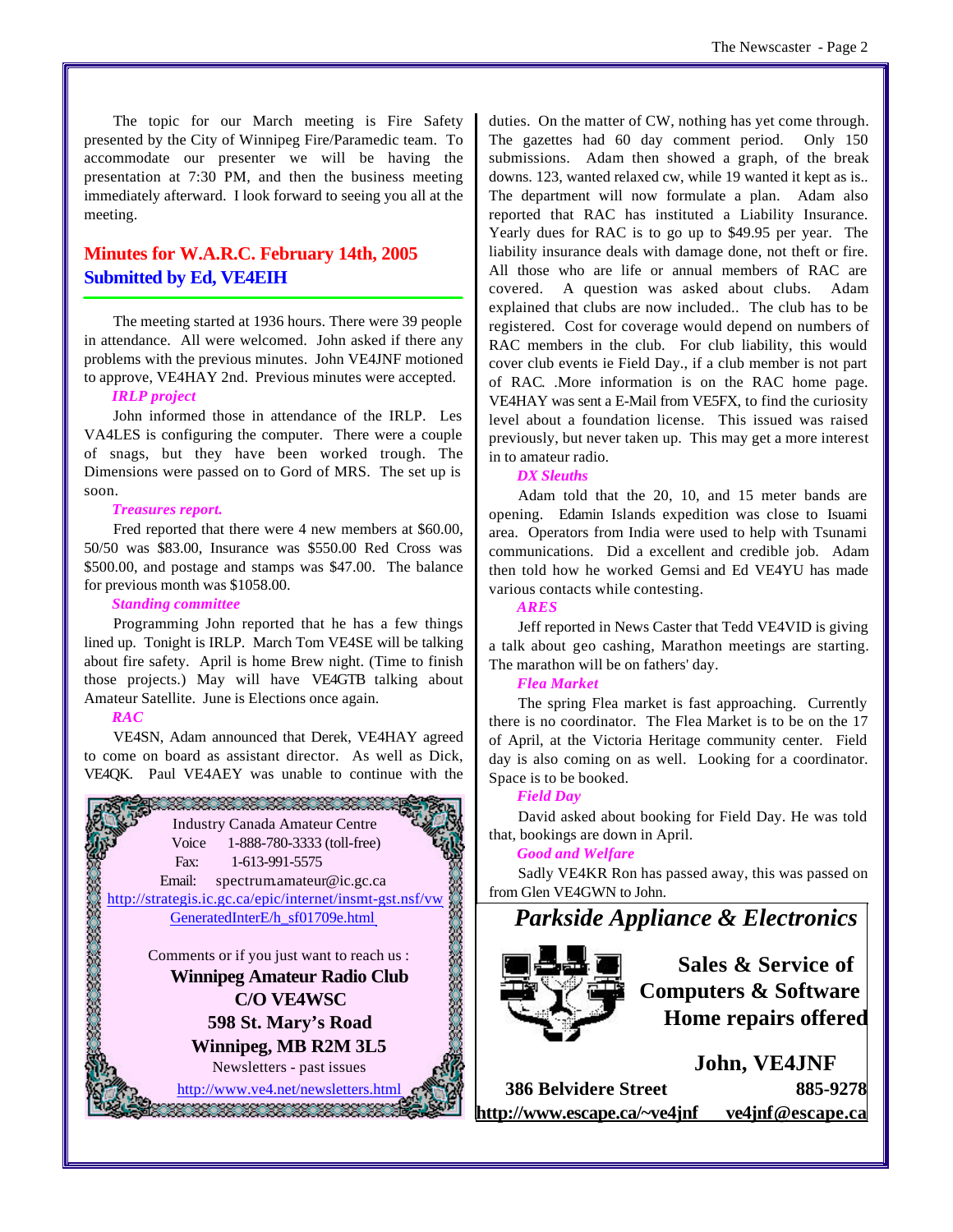## **WPGARES By Jeff, VE4MBQ Emergency Coordinator**

Our February General Meeting featured a presentation on Geocaching by Tedd Vidler VE4VID. In lieu of our routine business meeting the ad hoc committee on recruitment presented their report. Thanks to David VE4DAR, Don VE4DWG, and Harm VE4HAZ for their deliberations. Kent VE4KEH (Fundraising Chairman) appears to have things well in hand for the WPGARES tables at the Spring Flea Market..

Elsewhere in this edition of The Newscaster is a call for volunteers from Rob VE4RST for the Manitoba Marathon. Maiko VE4KLM will be organizing the APRS part of the operation, he's got a request for borrowing some APRS gear in with Rob's call for volunteers.

Our next General Meeting is TUE 15 MAR 1900h at Sir Wm Stephenson Library 765 Keewatin Street. Don Mackinnon VE4DJM will be giving us a presentation about Inter-operability.

## **Calendar**

#### *March*

| <b>AGCW YL-</b>                    | CW          | 1900Z | Mar 1            |
|------------------------------------|-------------|-------|------------------|
| <b>ARRL Inter. DX Contest</b>      | <b>SSB</b>  | 0000Z | Mar <sub>5</sub> |
| Wake-Up! QRP Sprint                |             | 0400Z | Mar 5            |
| DARC 10-Meter                      | Digital     | 1100Z | Mar 6            |
| RSGB 80m Club Championship         | Data        | 2000Z | Mar 7            |
| ARS Spartan Sprint (Mar)           |             | 0200Z | Mar 8            |
| Pesky Texan Armadillo Chase        |             | 0200Z | Mar $10$         |
| <b>RSGB Commonwealth Contest</b>   |             | 1000Z | Mar 12           |
| <b>AGCW QRP Contest</b>            |             | 1400Z | Mar 12           |
| Oklahoma QSO Party                 |             | 1400Z | Mar 12           |
|                                    | And         | 1400Z | Mar $13$         |
| North American Sprint              | <b>RTTY</b> | 0000Z | Mar $13$         |
| <b>UBA Spring Contest</b>          | CW          | 0700Z | Mar $13$         |
| <b>NSARA</b> Contest               |             | 1200Z | Mar 13           |
|                                    | And         | 1800Z | Mar $13$         |
| Wisconsin QSO Party                |             | 1800Z | Mar $13$         |
| RSGB 80m Club Championship         | CW          | 2000Z | <b>Mar</b> 16    |
| 10-10 Int. Mobile Contest          |             | 0001Z | Mar 19           |
| <b>BARTG HF Contest</b>            | <b>RTTY</b> | 0200Z | Mar 19           |
| <b>SARL VHF/UHF Contest</b>        |             | 1000Z | Mar 19           |
| <b>Russian DX Contest</b>          |             | 1200Z | Mar 19           |
| <b>CLARA</b> and Family HF Contest |             | 1700Z | Mar 19           |
| Virginia QSO Party                 |             | 1800Z | Mar 19           |
| <b>UBA Spring Contest</b>          | 6m          | 0700Z | Mar 20           |
| 9K 15-Meter Contest                |             | 1200Z | Mar 20           |
| RSGB 80m Club Championship         | <b>SSB</b>  | 2000Z | Mar 24           |
| CQ WW WPX Contest                  | SSB         | 0000Z | <b>Mar 26</b>    |
|                                    |             |       |                  |

| <b>UBA Spring Contest</b><br>Spring QRP Homebrewer Sprint | 2m          | 0600Z<br>0000Z | Mar 27<br>Mar 28 |
|-----------------------------------------------------------|-------------|----------------|------------------|
|                                                           |             |                |                  |
| <b>April</b>                                              |             |                |                  |
| <b>SP DX Contest</b>                                      |             | 1500Z          | Apr <sub>2</sub> |
| <b>EA RTTY Contest</b>                                    | <b>RTTY</b> | 1600Z          | Apr <sub>2</sub> |
| Missouri QSO Party                                        |             | 1800Z          | Apr 2            |
|                                                           | And         | 1800Z          | Apr 3            |
| <b>QCWA Spring QSO Party</b>                              |             | 1800Z          | Apr 2            |
| 144 MHz Spring Sprint                                     |             | 1900 local     | Apr 4            |
| ARS Spartan Sprint (Apr)                                  |             | 0200Z          | Apr 5            |
| YLRL DX-YL to NA-YL Contest                               | CW          | 1400Z          | Apr 5            |
| SARL 80-Meter QSO Party                                   |             | 1700Z          | Apr <sub>7</sub> |
| <b>JIDX CW Contest</b>                                    | CW          | 0700Z          | Apr 9            |
| <b>ARCI Spring QSO Party</b>                              |             | 1200Z          | Apr 9            |
| <b>EU Spring Sprint</b>                                   | SSB         | 1500Z          | Apr 9            |
| Georgia QSO Party                                         |             | 1800Z          | Apr 9            |
|                                                           | And         | 1400Z          | Apr 10           |
| <b>UBA Spring Contest</b>                                 | <b>SSB</b>  | 0600Z          | Apr 10           |
| Hamnet 40m Simulated Emerg Contest                        |             | 1200Z          | Apr 10           |
| 222 MHz Spring Sprint                                     |             | 1900 local     | Apr 12           |
| YLRL DX-YL to NA-YL Contest                               | <b>SSB</b>  | 1400Z          | Apr 13           |
| <b>Holyland DX Contest</b>                                |             | 0000Z          | Apr 16           |
| TARA Skirmish Prefix Contest Digital                      |             | 0000Z          | Apr 16           |
| ES Open HF Championship                                   |             | 0500Z          | Apr 16           |
| <b>YU DX Contest</b>                                      |             | 1200Z          | Apr 16           |
| <b>EU Spring Sprint</b>                                   | CW          | 1500Z          | Apr 16           |
| Michigan QSO Party                                        |             | 1600Z          | Apr 16           |
| Ontario QSO Party                                         |             | 1800Z          | Apr 16           |
| 432 MHz Spring Sprint                                     |             | 1900 local     | Apr 20           |
| DX Colombia International Contest                         |             | 0000Z          | Apr 23           |
| SP DX RTTY Contest                                        | <b>RTTY</b> | 1200Z          | Apr 23           |
| <b>Helvetia Contest</b>                                   |             | 1300Z          | Apr 23           |
| Florida QSO Party                                         |             | 1600Z          | Apr 23           |
|                                                           | And         | 1200Z          | Apr 24           |
| Nebraska QSO Party                                        |             | 1700Z          | Apr 23           |
| <b>EUCW/FISTS QRS Party</b>                               |             | 0001Z          | Apr 24           |
| SBMS 2 GHz and Up WW Club                                 |             | 0600 local     | Apr 30           |

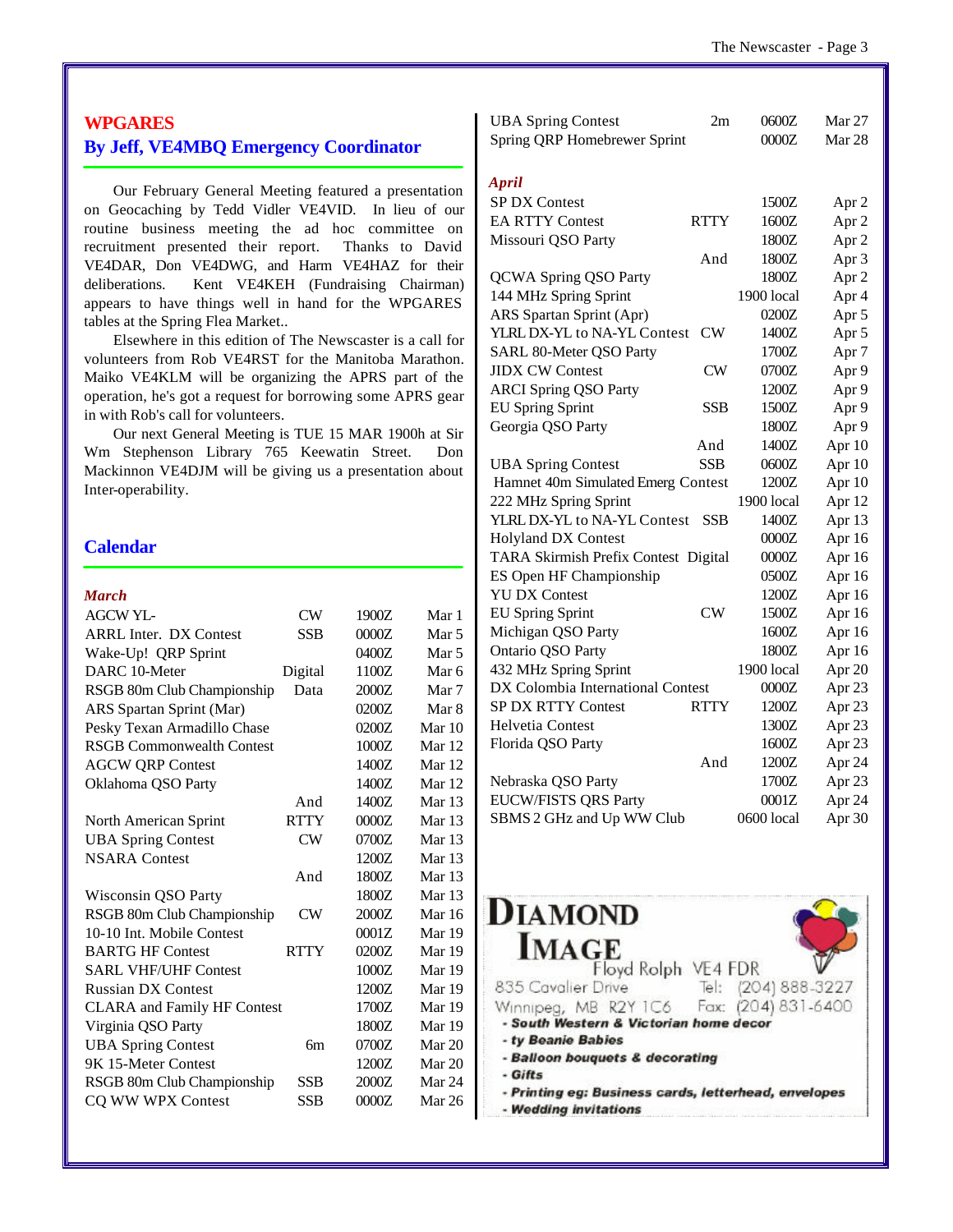## **News from the Net**

#### *Changes in store for the WIA*

A busy time ahead for the WIA and the ACA This year will see a number of important changes occurring for amateur radio in Australia with licence restructuring, a new approach to interference management, and lots more. The Australian Communications Authority (ACA) is on track to implement the remaining of its decisions arising out of the Review of Amateur Service Regulation.

A major change from it has already occurred. That was the end to Morse code tests as an amateur licence requirement for access to the HF bands.

The introduction of the Foundation Licence expected in April this year will be part of a new three-tier structure of Foundation, Standard and Advance licences.

The responsibilities of radio amateurs for resolving interference are to be included in the Amateur Licence Condition Determinations - our regulations. The ACA proposes to publish as an Advisory Guideline, under the Radiocommunications Act, outlining the responsibility of those affected by interference and the ACA's method of dealing with it.

The ACA intends to out source the issuing of amateur certificates of proficiency and the management of callsigns, that may include new four-letter callsign suffixes.

ü A Class Licence is also being created so that visiting radio amateurs with European Conference of Postal and

# **Semi- Annual WARC Flea Market**

# **April 17, 2005 Heritage Victoria Community club 950 Sturgeon Rd.**

\$2.00 Entrance fee Tables are \$5.00 for WARC members, \$10.00 for non WARC members and commercial outlets.

 Ed Horton VE4EIH is the Coordinator. If you would like to volunteer for various jobs please contact him.

Ruth VE4XYL and Tom VE4SE will be selling tables, please contact them at 837-6915 or at 605 Bruce Ave.

Telecommunications Administrations (CEPT) licences can operate portable in Australia, for short term visits, using their home callsign. *-- WIA*

#### *Amateurs Help Broadcaster get back on air*

AID TO THE BROADCASTER - STRICKEN 2NCR-FM, 92.1 MHz. Lismore Community broadcaster 2NCR-FM, got lightning struck a few weeks ago. Severe damage to the 1000W transmitter, especially to the exciter, put them off air. To the rescue, Summerland Amateur Radio Club members, VK2's JUB, AUX and ZDR After many hours of rebuilding and repair they are again on air, albeit weaker. The final repair situation is yet to be determined. *-- WIA*

#### *Broadcaster wakes up on BPL*

Radio Netherlands rings alarm bells on possible BPL roll out. Radio Netherlands have posted to their website and <http://www2.rnw.nl/rnw/en/features/media/features/bpl05012> 7.htm broadcast via their radio network a very informative program called "Wake up and smell the coffee". The item is all about why the short-wave broadcast industry should be doing more to fight BPL. Read and or listen on MP3 to the article here. *-- WIA*

#### *Australia seeks Private band Managers*

ACA seeks expressions of interest in private band management ACA acting chairman Dr, Bob Horton has announced the possibility of industry, community or other government organizations managing some radio frequency spectrum bands. The idea is canvassed in a discussion paper released by the Australian Communications Authority (ACA). WIA's Glenn Dunstan VK4DU told us this ACA proposal is not intended to be applied to internationally allocated spectrum - such as that used by amateurs. Dr Horton of ACA said preliminary talks with industry and other government organizations had shown that there was growing interest in the concept of private band management. "The ACA is interested in views on the concept," he said. "In particular, we would like to know whether there are people or organizations interested in becoming private band managers, which specific bands may be of interest, and whether the ACA should consider options for a policy framework to support private band management." *-- ACA*

#### *WRC-07 PREPARATIONS*

It seems only a short time ago that WRC-03 took place in Geneva, Switzerland. However, preparations for WRC-07 are well underway within CITEL, the Region 2 telecommunication organization.

There are two important amateur radio related issues that will be addressed at WRC-07. Agenda item 1.13 will review the allocations to all services in the HF bands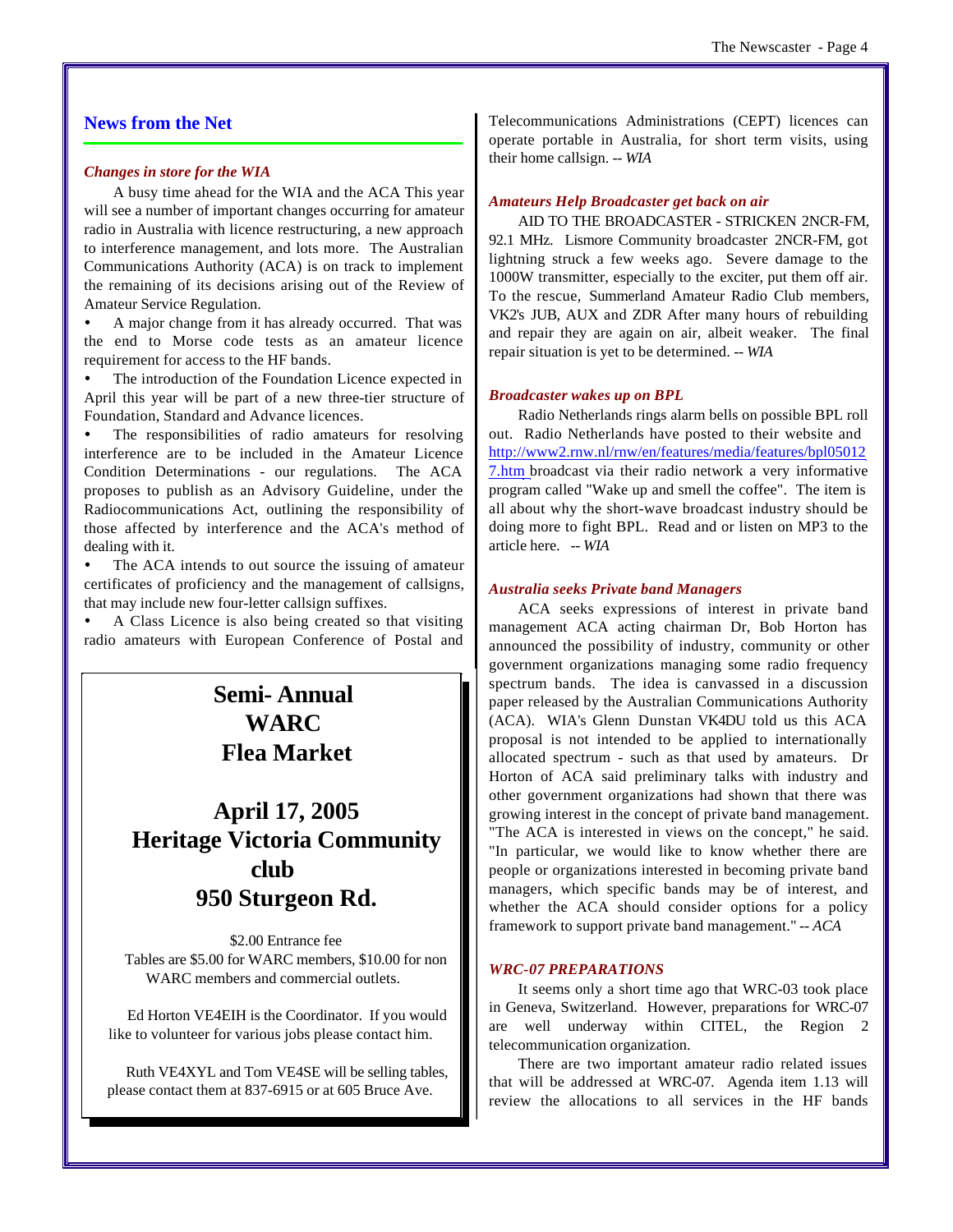between 4 and 10 MHz, excluding those allocations to services 7.0 to 7.2 MHz. WRC-03 expanded the 40 meter amateur allocation in Region 1 and most of Region 3 by doubling the band to include 7.0 to 7.2 MHz. In Region 1 and most of Region 3 the band prior to WRC-03 was 7.0 to 7.1 MHz. The expansion is due to be effective in 2009 but several of the Region 1 administrations have already allowed amateur operation in the expanded portion of the band. Of course, in Region 2 our 40-meter band is from 7.0 to 7.3 MHz. There is some thought that WRC-07 may "harmonize" the 40-meter band worldwide by simply taking the top 100 kHz from the amateur radio service in Region 2 so that the worldwide amateur radio band will be 7.0 to 7.2 MHz. It is important that all Region 2 Member Societies make their telecom authorities aware of the need to retain the top portion of the 40-meter band in Region 2. The IARU objective is to have a 300 kHz band worldwide for the amateur service. It is not too early for each R2 society to discuss this issue with their telecom officials. Any meeting or opportunity to discuss amateur radio issues with telecom officials presents the opportunity to bring this issue to their attention. One of the resolutions passed by the General Assembly at the IARU Region 2 Conference last year was to urge all Region 2 societies support the IARU objective of a 300 kHz worldwide amateur radio band with their own administrations and to urge their administrations to support that objective at CITEL meetings.

The other important amateur radio issue to discuss with telecom authorities is WRC-07 agenda item 1.15, which is a move to establish an amateur radio allocation at 135.7 to 137.8 kHz. Maintaining support for this issue within CITEL is necessary if this allocation is to become a reality. This issue should also be on the list of discussion topics with telecom authorities. *-- IARU Region2 News*

#### *Icom to replace the 706 series*

The successor to the IC-706MKIIG has been announced. We should know some more soon, since it will be available in the second quarter of 2005, according to information supplied by ICOM France. Check this web site: <http://www.qsl.net/ab4oj/icom/ic7000.html> *-- QSL.net*

#### *SOUTH AFRICA GOES CODE FREE*

Big changes have taken place in the ham radio licensing structure in South Africa: South Africa has gone entry level code free. This, with an announcement that as of February 4th passing a Morse exam is no longer a requirement for a full Zed-S license.

A technical examination (HARC Syllabus) is the basic entry requirement. Successful candidates are allocated a call sign with a ZR prefix and are given limited HF privileges. They have full access to the 160, 80 and 40 metre bands and

limited use of frequencies in the 20, 15 and 10 metre bands. The following allocations apply:

20 metres 14. 070-14.099 kHz, 14.225-14.250 kHz

15 metres 21.070-21.120 and 21.300-21.450 kHz

10 metres 28.050-28.150 and 28.300-28.500 kHz

ZR licensees have full use of all VHF and UHF bands. The permitted power as measured at the antenna terminals is 20dBw (100 watts). To upgrade to a full ZS licence, the ZR licensees has to achieve one of the following:

**Operating Achievement** Confirmed contacts with 100 separate stations on any combination of bands or modes. Note that the requirement of 100 separate stations means that each station can only be counted once, even if it is contacted on many bands or modes.

**Electronics Construction** The candidate must construct and demonstrate one of the following: A working direct conversion or superheterodyne radio receiver that can receive and demodulate transmissions on any frequency allocated to the amateur service in any mode used by the amateur service. A working crystal-controlled transmitter that can transmit modulated signals with a power of at least 1 watt on a frequency allocated to the amateur service using any modulation method used by the amateur service.

**Public Service and Emergency Communications**. The candidate must provide proof that he or she has spent at least 50 hours providing communications services for one or more public service events Recognition of professional qualifications The candidate must provide proof that he or she has been awarded any of the following qualifications: A nationally recognized tertiary degree, diploma or trade certificate in electronics or radio that would ordinarily require at least two years of study to complete;

**Morse Code Proficiency** The candidate must demonstrate the ability to send by hand and receive by ear Morse code at a speed of not less than 5 words per minute. SARL President Graham Hartlett ZS6GJH said that the new license structure heralds a new era for amateur radio in South Africa. "Morse code became a major stumbling block to grow the base, particularly in attracting the younger generation," he said. " We however have managed to convince the regulator to keep Morse code as one of the options, albeit it is at only 5 words per minute."

The ZS license gives full access to all amateur bands with a power limit of 26 dBw (400) watts measured at the antenna terminals. South Africa also has a novice license carrying the prefix ZU. ZU licensees have very limited access to HF. Full details of the South African licenses can be found on www.sarl.org.za. *--SARL*

#### *VK's looking for National QSL Service*

National QSL Service Work is ongoing designing a national QSL service and this involves consultation with all states and territories each of which has over the years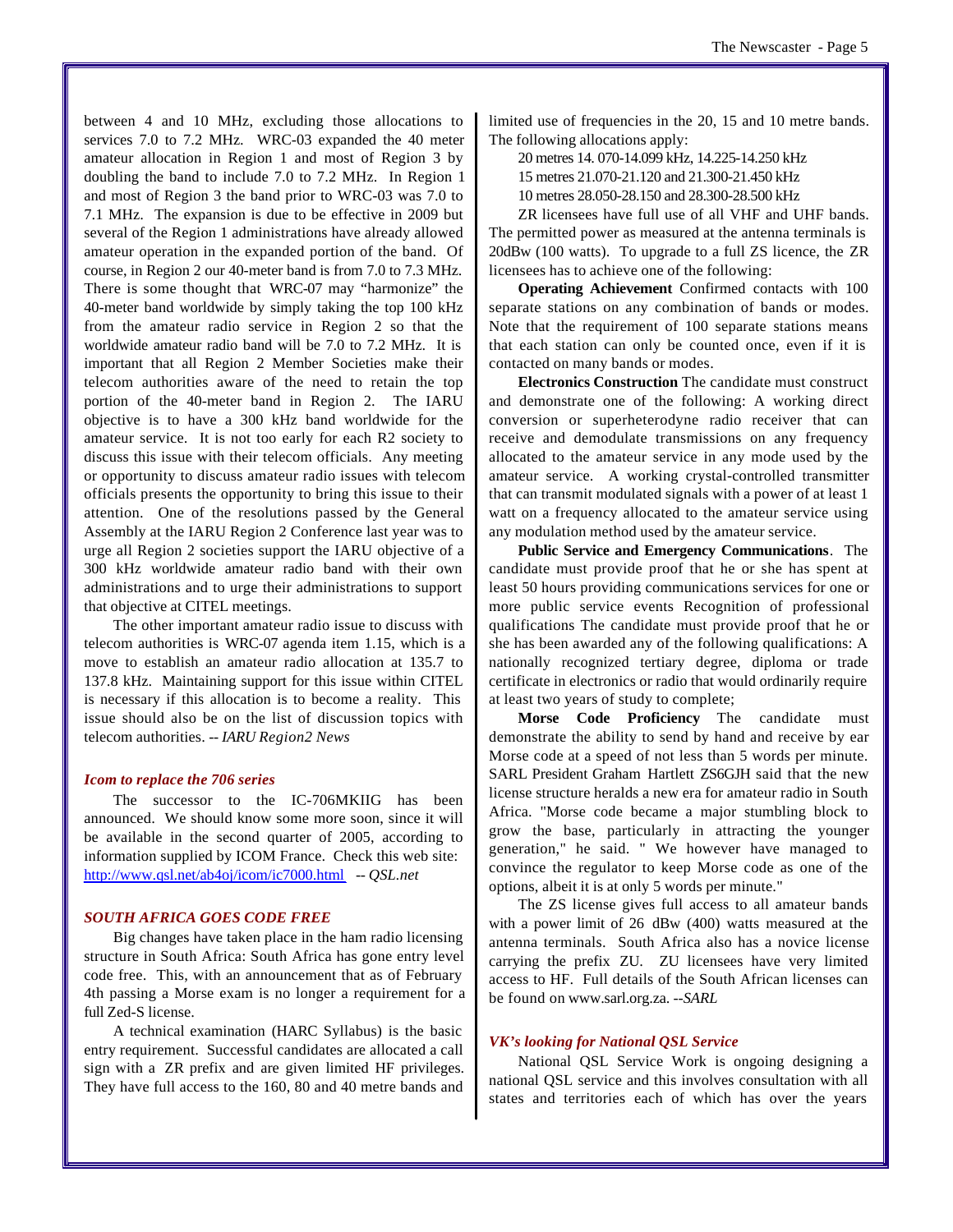developed its own methodology which has to be incorporated into a homogeneous and coherent national approach. The timing of designing and implementing the new system is uncertain because of the steps required and the number of people and systems to be consulted but it is targeted to be implemented this year. Pending the introduction of the national system, the individual QSL Bureaus are carrying on as before. *-- WIA*

#### *Tower Policy Review Released by Industry Canada*

Industry Canada has announced the release of the Report on the National Antenna Tower Policy Review . This review was led by Professor David A. Townsend, Professor of Law at the University of New Brunswick, with the support and assistance of the National Antenna Tower Review Advisory Committee. RAC contributed to the study directly and through the Radio Advisory Board of Canada.

The objective of the consultation was to examine possible improvements to Industry Canada's existing antenna tower siting policies and approval procedures. The department received Professor Townsend's Report on the National Antenna Tower Policy Review on December 6, 2004, and is currently reviewing its findings and recommendations. The announcement can be found on the Industry Canada web site in English at:

#### <http://strategis.ic.gc.ca/epic/internet/insmt-gst.nsf/en/sf0535> 3e.html

copies of the report are available for download from this web site by clicking here.

## http://www.rac.ca/downloads/200502 ic antenna report-e.p df

The report contains 34 recommendations to Industry Canada, but only one specifically mentions the amateur radio service.

#### *Recommendation 19:*

That Industry Canada should ensure that a flexible and expeditious land-use consultation model is available for the establishment and operation of radio stations (such as amateur stations) likely to have only a modest and localized impact upon their surroundings. This model should set out both the rights and obligations of antenna proponents seeking antenna approvals from land-use authorities.

Several other recommendations may turn out to be important to amateurs who will be dealing with local land use authorities. In particular, Recommendations 1 to 13 as well as 25, 28 and 34, should be read carefully. Of course we will have to wait and see what action Industry Canada decides to take in response to the recommendations.

## **Kid's Day 2005 From Bob Brown, KW3F AMSAT Member #20850**

#### *Here's a twist on kid's day that I think is really very cool.*

I'm a 53 year old "kid" that was assisted by a fine young ham from Winnipeg, in making my first two satellite contacts. That young kid is: Aruni Perera VE4WMK - EN19 AMSAT Member #35560

I'm brand new to working the satellites. I stumbled across an ad or link concerning the Arrow II and thought "this'll give me something new to try". I started doing some research, and I subscribed to this mailing list about 3 weeks ago.

Aruni had posted a message telling of her success with the recent QRP day event and that she was using an Arrow II and an IC-W32A. I emailed Aruni and asked some questions, and for some advice, about gearing up and getting involved.

Well, a couple of emails back and forth, some tutoring on how to program the memories of the HT for Doppler etc., and I had success with SO-50 and AO-27 today. I think I'm going to get hooked on this. I'm already looking towards a FT-847.

I didn't have a clue about Aruni's age until about our third email exchange. She is 10 years old. YAY! There still is hope for future generations to carry on this great hobby. When I learned she was 10 I immediately thought about my first hamming experiences 40 years ago. It brought back good memories.

Thanks Aruni! You helped in more ways that just getting me going on this segment of our hobby. And I hope we soon get to work each other on the birds!

 $= 0 \triangle$  of  $=$ 

 $\bullet \triangle$  names and  $\bullet \triangle$  names and  $\bullet \triangle$ 

## **MB Evening Phone Net Frequency Change**

Due to interference on the regular net frequency of 3760 KHz, it was decided by the net controllers to move the MEPN to 3747 KHz starting Monday February 28th (0100 March 1 UTC). The net will continue to be at the same time, 7:00 pm local. The Saskatchewan net at 3744 KHz and the NW Ontario net at 3750 KHz should not normally cause interference on the new frequency and shouldn't interfere with ours with 3 KHz separation between channels. Just make sure, if you are running extra power, that your signal is clean and doesn't splatter beyond proper bandwidth.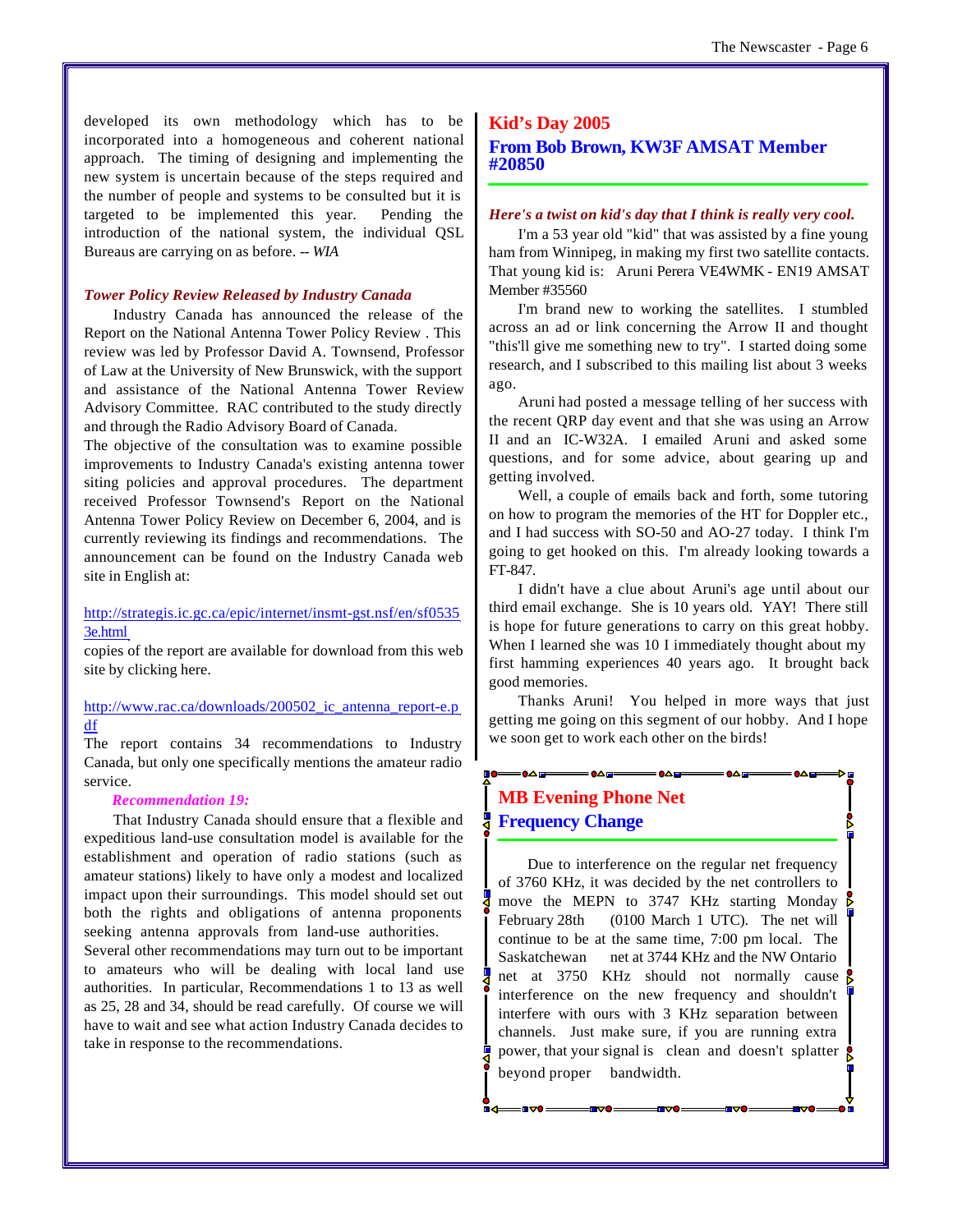## **The Satellite Beacon A monthly article presented by the Project OSCAR Amateur Radio Club**



## *This Month's Topic – Kids and Amateur Satellites By Arundathie (Aruni)Kumari Perera VE4WMK – Project OSCAR Team Member*

[ Ed. Note: At age 11, Aruni is the youngest member of the Project OSCAR team. She lives in Winnipeg, MB and attends the 6th grade. Her Dad, Kumara Perera VE4WKP is also a Project OSCAR member and active on Amateur Satellites.]

Amateur radio is a wonderful hobby with no age limit. It is not only a "fun" hobby but also a hobby with great benefits for our school studies such as science, math and social studies, as well as for our day-to-day life. Amateur satellite communication is the most fascinating and technically challenging part of this hobby in the modern world.

What are these Amateur Satellites or "birds" (the pet name for Amateur satellites)? What we can learn from this as school children if we become young Amateur satellite operators?

Understanding the basics of Amateur satellites is very beneficial for us as school children. Amateur satellites are built on the ground by Radio Amateurs and sent into space around the earth by powerful rockets. They carry transmitters and receivers to communicate with Radio Amateurs on the ground helping them to exchange radio contacts from long distances covering large ground areas. Their paths or "orbits" around the earth are about 400 Km to 2000 Km high above the earth. They travel on these "orbits" at a speed of about 28,500 Km per hour. Such speed keeps satellites from falling back to earth due to gravity. This is a very important principle of physics in science we learn in our later grades.

We learn how to send radio signals to these moving satellites by tracking or following their paths accurately while they travel above our ground stations. There are computer "satellite tracking programs" to help predict these paths for us. We can learn some interesting geographical terms such as Horizon, Azimuth, Elevation, Latitude, Longitude, which are related to these computer programs. We also learn about the earth's time zones when we learn how to convert our local time to the Universal time UTC (Universal Time Coordinate).

To know the exact angle the satellite entering from our "Horizon", we must learn how to measure various angles. We learn how the "Compass" works and how to find the "Azimuth" or the geographical angle of the satellite's path using the Compass. Elevation is also an angle we should

understand to locate these "birds". These are good homework for our math studies.

We satellite operators, exchange contacts through these satellites using base stations, mobile stations with equipment mounted in cars or even like myself operate with inexpensive portable transceivers and handheld antennas. When we use our radio equipment and portable antennas for satellite communication, we learn the basics of modern communication equipment and radio transmission principles. It's a great opportunity for us to learn how to program the various functions such as transmit and receive frequencies, tones, transmit power levels etc in modern transceivers. We also learn how to care about our basic electronic equipment and how to maintain their rechargeable batteries.

As satellite operators, we follow certain routines in order to share this fun with other operators. Since these satellites travel above our stations only for about 15 minutes, we learn to be patient to make a contact with a station in order not to interfere with on going communications. We also learn to follow the "Golden rule" not to send transmissions to the satellite until we hear other stations. This is to make sure our receiving setup is working properly before we transmit. These are good manners and disciplines that are even useful to our daily life.

We also learn to keep records of all the satellite contacts we make to exchange official "QSL cards" to confirm our contacts. These records includes all necessary details about these contacts including date, time, station call signs, grid locations, frequencies, equipment, antennas etc. These records can be used to apply for various satellite communication awards. Recently I won my first such award of "Oscar Satellite Communication Achievement Award" for the satellite contacts I made through 20 individual US states including 3 Canadian provinces. This is one of the things we earn from Amateur Satellite operations that we can be proud of when we grow up. Since I started keeping records of my satellite contacts, I also started maintaining a record about the history of my daily activities before I go to bed. This is a good example of a great habit, which I learned from being a Radio Amateur.

I hope many more kids join with this exciting hobby, benefit from the experience, which will help to build their future successfully.

Hear you on the "birds" soon! 73,

Aruni

Member of WARC (Winnipeg Amateur Radio Club) Member of RAC (Radio Amateurs of Canada) Member of CLARA (Canadian Ladies Amateur Radio Association)

Member of AMSAT (Amateur Satellite Organization) A Plan for ARES Teams During Power Outages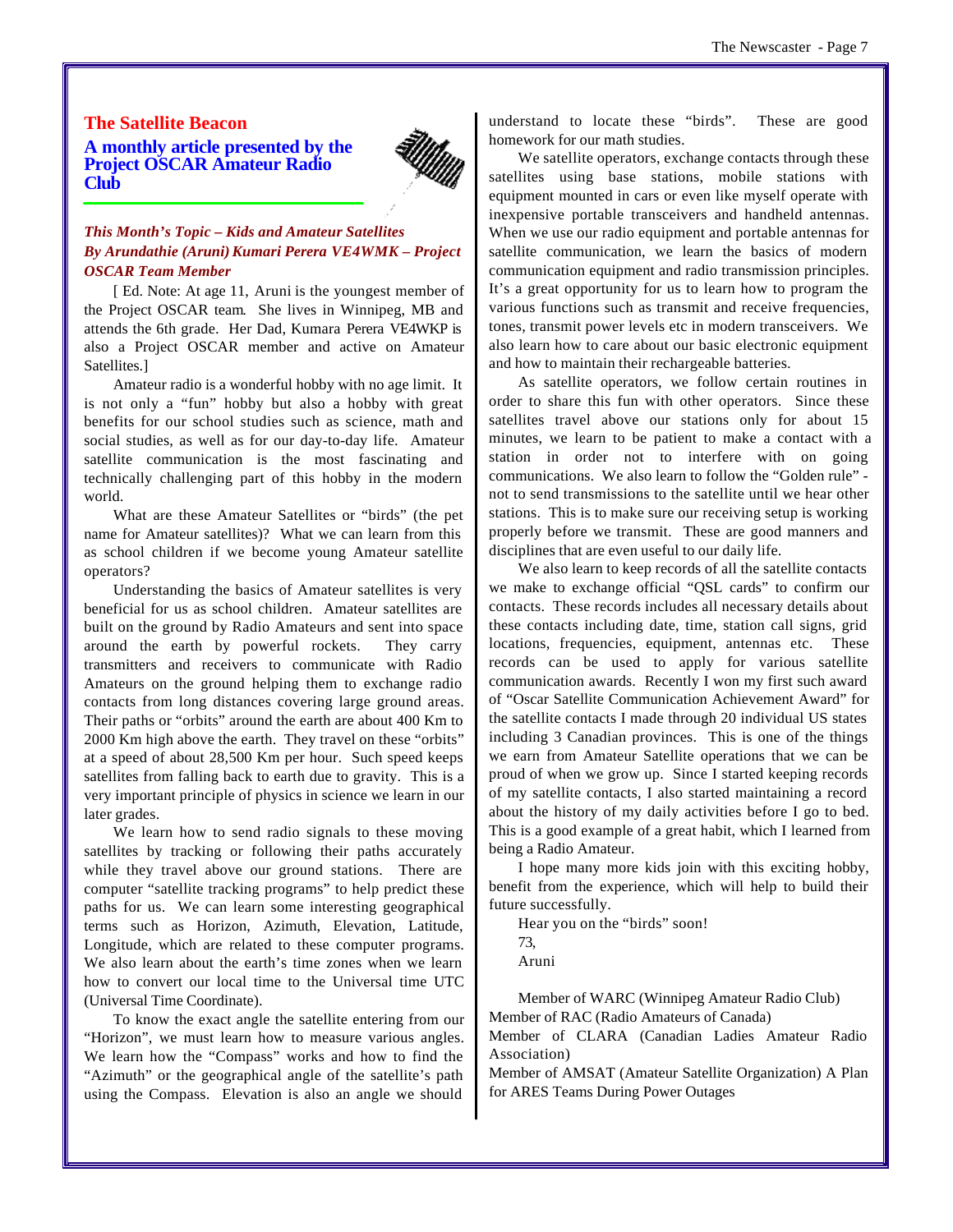## **2005 Manitoba Marathon Volunteer Request By Robert Stegmaier, VE4 RST**

One of the major events in this upcoming season for Amateur Radio is the 2005 Manitoba Marathon. Last years marathon was a great success. Support for the runners through the presence of Amateur Radio provided for a smooth running event as well as prompt emergency communication when needed.

This years Manitoba Marathon will be held on Sunday, June 19th with your commitment being from about 06:15 in the morning to about 13:30 in the afternoon. There is also a pre-event meeting, a few days prior to the marathon, where individual station information packets are discussed and distributed. Please make arrangements in your individual schedules to attend. This year's pre-event meeting will be held on Tuesday June 14th at the Manitoba Sports Federation Building, 200 Main St, beginning at 1900 hrs in rooms 227-229. As perks for volunteering for the marathon, T-shirts, tickets for the pasta feast and an open invitation for the post event BBQ are usually provided.

One of the ways we can provide more accurate and timely service to the marathon is by tracking Medical and Supply vehicles on the course during the race. We are asking amateurs for their help with the loan of the equipment needed to accomplish this during race day. All equipment will be handled with care, labeled with the person's call sign and returned after the race. The following equipment is needed,

- Kantronic KPC 3 or better TNCS
- Any other TNCS with built in GPS Support
- Tiny Tracker Boards

If you have this equipment please contact Maiko Langelaar VE4 KLM at 885-2398. Your generosity will be appreciated.

If you wish to volunteer you may contact me in one of two ways:

E-mail rstegmaier@shaw.ca

Phone (work) 982-9600 (if answering machine is on, please leave message)

#### *Please indicate*

- ã If and when you last volunteered for the Manitoba Marathon
- $\angle$  Your call sign and your name
- $\pm$  Your, last position posted at the marathon and if you wish to volunteer there again. (when applicable)
- $\angle$  Your phone number and preferred time of contact
- $\angle$  If you wish to be posted with someone in particular
- ã Your T-shirt size
- $\angle$  Your full mailing and e-mail address

## **APRS – Easier than you think By Mark, KC0SHM**

#### *Extracted from the Red Revier Radio Flyer*

As a new ham of 8 months, I find it fascinating how many different facets of amateur radio as a hobby has to offer. EME, satellite, 2 meter voice, antenna building, international QSO's on HF… it seems endless. I am sure it would take several lifetimes to try it all. Last summer while helping with the MS Bike tour, I was introduced to yet another of the endless stream of ham acronyms, APRS. Needless to say, I was interested.

APRS stands for Automatic Position Reporting System, and has promising practical applications for ham radio. APRS was developed by Bob Bruninga, WB4APR, with humble beginnings as a digital RTTY position reporting system in 1976. Over the years it has evolved into a modern system, exchanging telemetry, weather and messages reaching great distances through the use of Digipeaters and Igates.



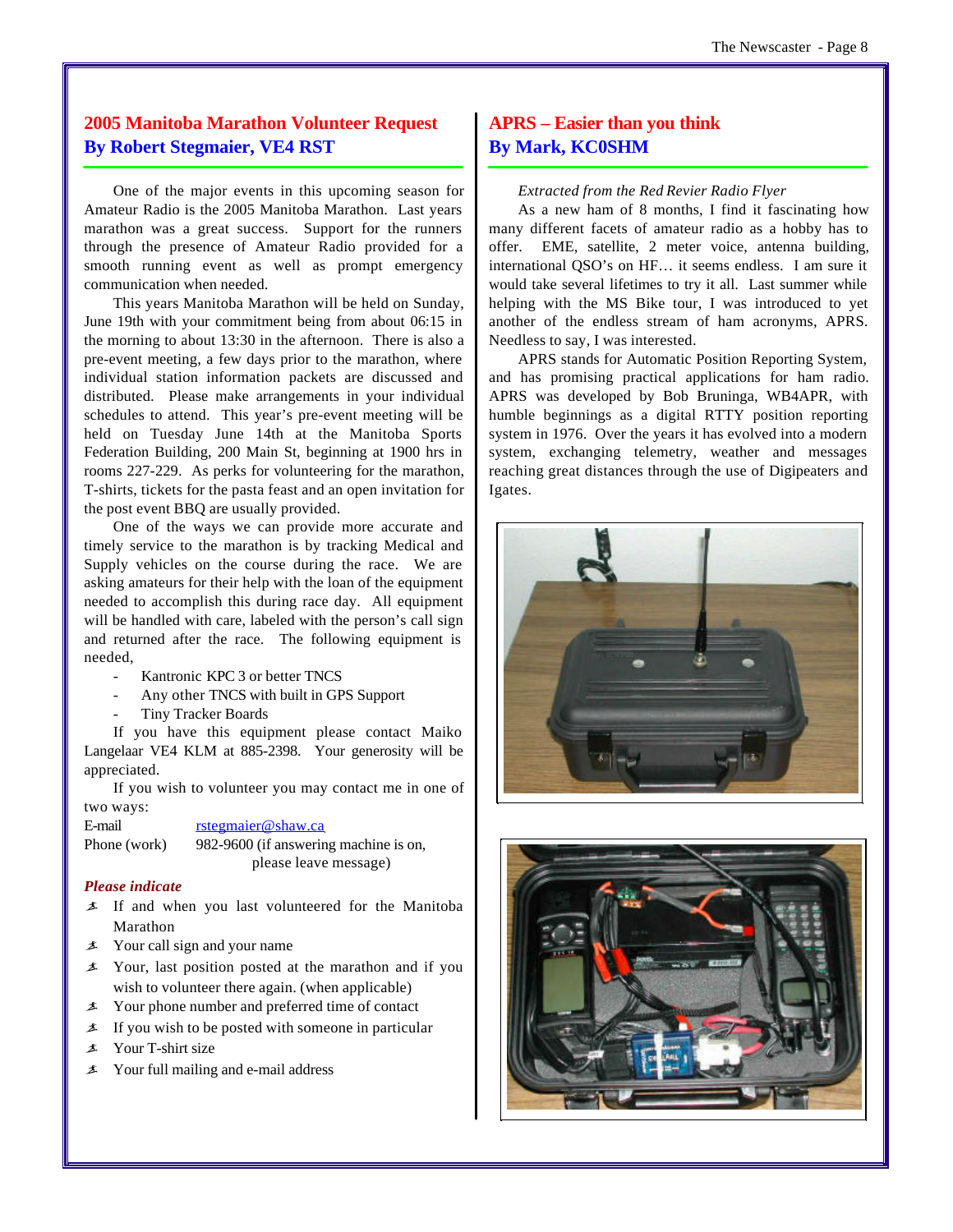Surprisingly, there are very few people in the area that are taking advantage of this useful technology. Off hand three practical uses for APRS come to mind:

- 1. Skywarn Net control can overlay locations of spotters over weather radar maps. Know if too many people are in the same place, address specific spotters closest to points of interest.
- 2. Various walks and bike tours Net control can visually see the lead and tail of the pack, the medical SAG's, and other support persons all in real time on a map.
- 3. Getting a message through in a pinch. APRS expresses resiliency to poor signal quality and many digipeaters are available to forward your information.

![](_page_8_Picture_5.jpeg)

## *So what do I need to start with APRS? It breaks down to track or be tracked.*

If you just want to watch, the easiest way to start is getting to that internet connected computer in the shack. Surf the website **www.findu.com** and soon you will be tracking APRS savvy hams across the country. However, it doesn't have the full feel of Amateur radio.

Better is viewing APRS information on your PC using a TNC or a soundcard TNC program, an APRS program and a 2 meter radio or a scanner. One such APRS program is UIview32, available to all hams for an "on your honor" donation to your cancer charity of choice as part of the authors passing wishes. A UIView32 enabled computer connected to a transceiver is a powerful APRS tool, not limited position reporting and tracking. Digipeating, messaging and weather tools are all in the box.

If you want to track a moving vehicle, you can be as exotic as loading up your computer in the truck and add a GPS the above mentioned system or simplify things by using a \$36 Tiny Track from www.byonics.com , an HT and a GPS. The Tiny Track comes as a barebones kit, or as a completely assembled device with a case for a few dollars more. Tiny Track will then convert the GPS data, incorporating your call

sign and relay instructions into analogue sounds passed to a VHF radio. I use this in my vehicle and it works great.

If you fret over too many radios (is there such a thing?) in your vehicle, there are several off the shelf mobile rigs that also support APRS in addition to FM voice. Consider the opposite end of the spectrum from the Tiny Track, the Kenwood D700. This rig incorporates the best of everything APRS and a dual band radio should have in a simple, clean mobile package. It's large display and internal TNC make it ideal to send telemetry and messages, all while using the other side of the radio for VHF or UHF voice. Kenwood also makes a mobile HT with many of the same features.

I have had much enjoyment tinkering with APRS this fall and look forward to seeing your call sign on my PC soon.

## **RAC Midwest Director's Report By BJ Mads en, VE5FX**

The RAC Board of Directors have decided to hold the 2005 RAC Annual General Meeting at the Saskatchewan Centennial Hamfest 2005, to be held in Saskatoon on July 22 - 24. Various RAC officials will be in attendance, including Chairman Smith (VE6NM) and General Manager Debbie Norman (VA3RGM). Debbie is bringing along a quantity of RAC merchandise. This will be an excellent opportunity for you to stop by and chat with the lady who solves the problems at the RAC offices. See the HamFest WEBsite for details:<http://www.saskhamfest.com>

At the Board of Directors' meeting to be held this spring, I intend to initiate discussion on the merits of a "Foundation License", similar to that which has been in effect in Great Britain for some years. This is an 'entry level' license, the syllabus for which can be found at <http://www.rsgb.org/foundation/syllabus.htm>. If you have thoughts about such an undertaking, I welcome you to share them with me.

I have applied for a special prefix for Saskatchewan for the month of July, to commemorate the Centennial of the province. I requested and received XL5/XM5

Professor Townsend's report on towers has been posted to Industry Canada's "Strategis" WEBsite. It runs to some 250 page. This report has the potential to have an impact on Amateur Radio structures.

What is your E-mail address? If you still do not have an @rac.ca address, it is high time that you considered it. We all know one another's callsigns, right? Remembering E-mail addresses becomes a 'no-brainer' when all of us get the @rac.ca address. It is free. It is available to RAC members and non-members alike. Simply log onto the RAC WEBSite at <http://www.rac.ca> and follow the directions. Simple.